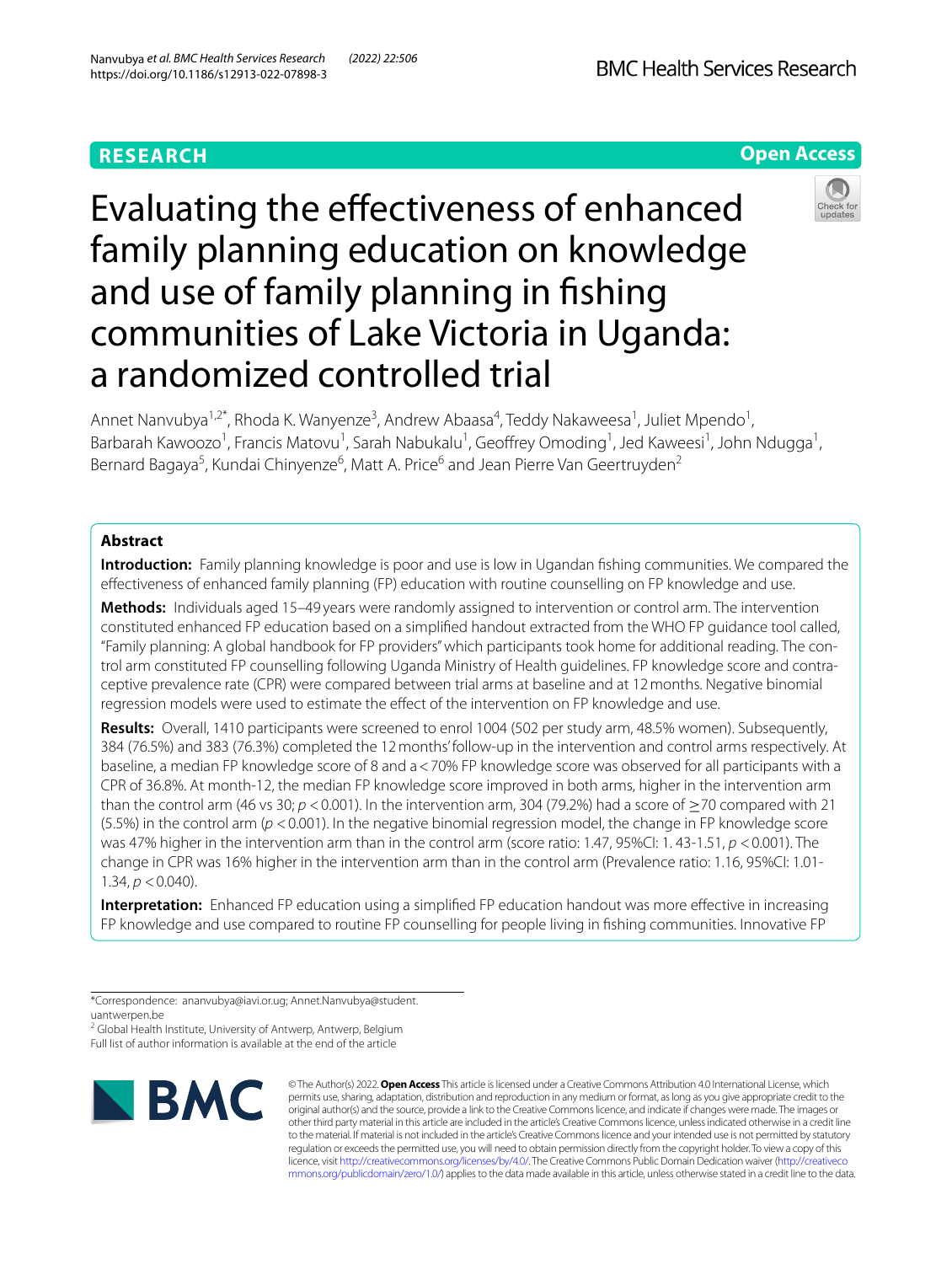education interventions are recommended for improving FP knowledge and optimizing uptake in remote-rural settings where literacy levels are low.

**Trial registration:** The study was registered by the Pan African Clinical Trial Registry on 03 July 2021 with a Trial Registration Number [PACTR202107891858045.](https://pactr.samrc.ac.za/) "Retrospectively registered".

**Keywords:** Family planning, Knowledge, Use, Fishing communities

## **Introduction**

Family planning (FP) use is associated with good health and economic outcomes [\[1](#page-10-0)]. However, there are still gaps in FP uptake globally especially in resource limited settings [[2\]](#page-10-1). To attain the sustainable development goals (SDGs), there are global efforts to improve knowledge, access, availability and use of FP. Despite these efforts, Contraceptive Prevalence Rate (CPR) remains low in many developing countries in Africa  $[3]$ . The factors contributing to the low contraceptive uptake vary in diferent countries depending on their social, economic, environmental, and political status. Like elsewhere in the world, Uganda is committed to ensuring universal health coverage and access, and as such, Uganda has invested in initiatives like training of more medical personnel, building and equipping health facilities. Nevertheless, Uganda remains one of the countries with the highest maternal, new-born and child mortality rates [\[4](#page-10-3)[–6\]](#page-10-4) and the lowest CPR globally [[7\]](#page-10-5). To improve maternal and infant mortality, ensuring a good contraceptive prevalence rate (CPR) in addition to universal health coverage remains critical.

According to the 2016 demographic and health survey for Uganda, 39% of married women were reported to be using FP while 28% had an unmet need for FP [[8\]](#page-10-6). In this survey, FP constituted a conscious effort by a couple to limit or space the number of children they have through the use of contraceptive methods. Women who wanted to postpone their next birth for 2 or more years or who wanted to stop childbearing altogether but were not using a contraceptive method were reported to have an unmet need for FP. In fulflment of the FP2020 targets, Uganda committed to reduce unmet need for family planning from 40 to 10% by 2022 [[9\]](#page-10-7). To increase contraceptive uptake, the ministry of health and other implementing partners made deliberate eforts to sensitize and provide FP services across the country. Despite these eforts, the CPR is persistently low in the country, particularly so in Uganda's underserved fshing communities [\[10](#page-10-8)[–12\]](#page-10-9). Fishing communities in Uganda have poor access to health services and are characterised by high rates of sexually transmitted infections like HIV and syphilis [\[13](#page-10-10)]. Improvement of reproductive health services in the fshing communities is critical because they contribute greatly to the country's gross domestic product and have a right to good health.

While the concept of FP is almost universally known in Uganda, there are still misconceptions about its efects particularly among marginalized populations [\[14\]](#page-11-0). Our previous fndings showed that poor knowledge of FP was associated with low FP uptake in fshing communities [[15](#page-11-1)]. Good knowledge of a wide range of FP methods enables informed and timely choices among people in need of FP services [[16–](#page-11-2)[20](#page-11-3)]. Reproductive health service centres in Ugandan fshing communities tend to be scarce and haphazard which limits people's choices. Besides, these centres also tend to offer a limited range of options [[11\]](#page-10-11).

Ugandan fshing communities also tend to be characterized by low literacy levels [[21](#page-11-4)]. Low literacy is associated with poor comprehension of mechanisms of action, eligibility criteria and adverse efects of contraceptive methods  $[22]$  $[22]$ . The low literacy levels could also explain the myths and misconceptions about FP that still exist in fshing communities [[23](#page-11-6)]. Recent fndings from a study that was conducted in fshing communities showed that the efectiveness of some FP methods was doubted and some side efects were exaggerated or even confused with other causes of ill health  $[11]$  $[11]$ . This underscores a need for comprehensive contraceptive education to improve knowledge.

As in other rural settings in Uganda, religious and cultural beliefs in favour of large families negatively impact FP use [\[24](#page-11-7), [25\]](#page-11-8). To address the negative religious and cultural beliefs in such communities, innovative and creative education mechanisms that suit their context may be required while delivering reproductive health information. We conducted a randomized controlled trial to assess the efectiveness of enhanced family planning education using a simplifed education tool on FP knowledge and use.

### **Methodology**

### **Study setting and population**

Participants were recruited from two fshing communities on Lake Victoria in Uganda: Kigungu landing site on the mainland and Nsazi which is an island community. The two sites were selected based on their location (one being an island and the other a mainland site) and their population size as they are among the most densely populated fshing communities along Lake Victoria [\[26](#page-11-9)].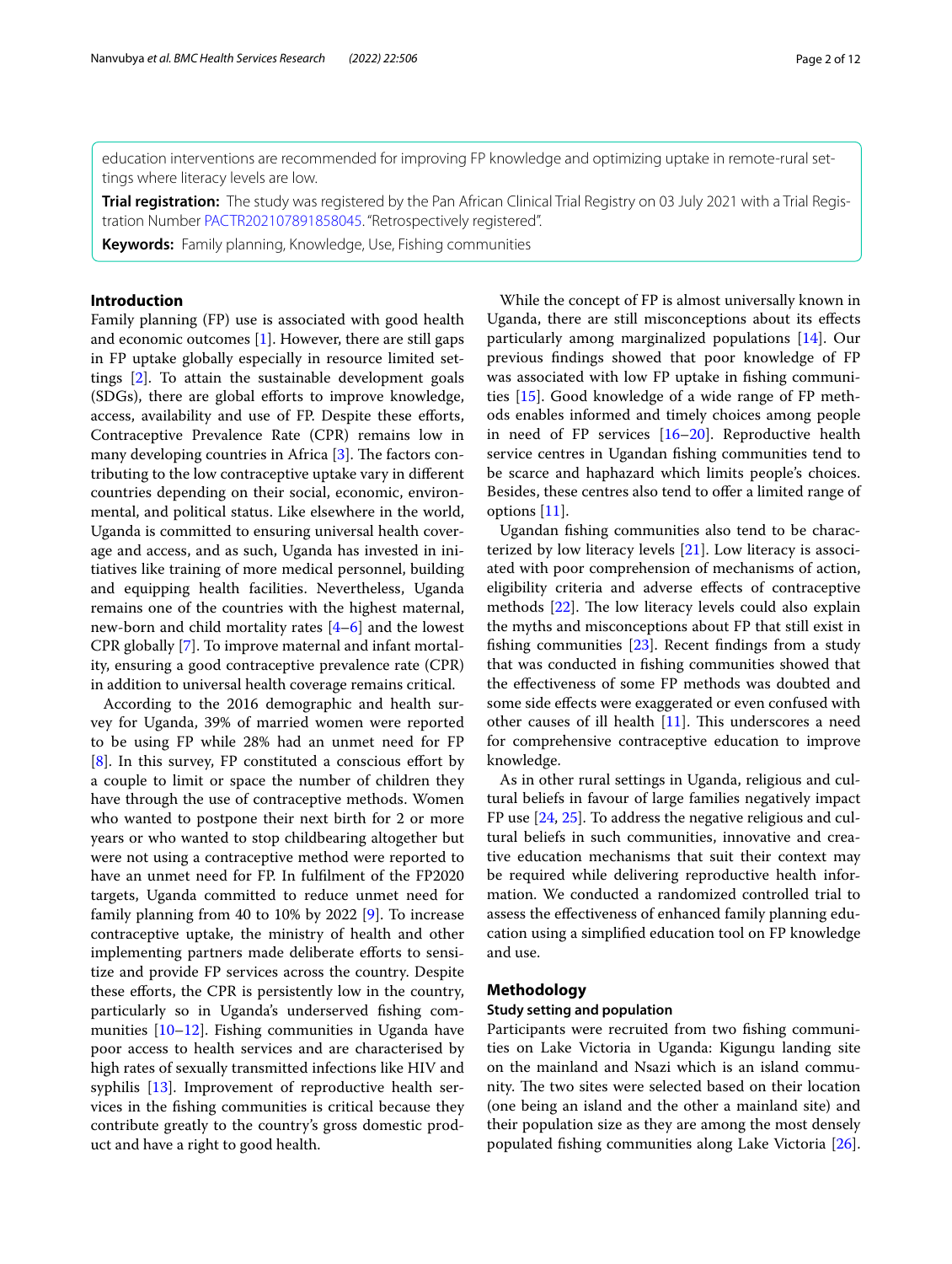Kigungu has a population of approximately 30,000 people while Nsazi has a population of up-to 8000 people. The study targeted community residents where a resident was considered as anyone who stayed or was employed in the study area for at least 6months. Like most fshing communities in Uganda, these communities have a high presence of bars, multiple sexual partnerships with limited access to essential healthcare services [[27](#page-11-10)[–30](#page-11-11)]. They have few government and private health facilities with the following FP methods available at the facilities; pills, condoms, injectable hormones, IUDs, implants, and emergency pills.

### **Study design**

The study employed an open-label, randomized control trial design with one intervention and control arm. The study intervention constituted FP education using a simplifed handout that was extracted from the WHO FP guidance tool called "Family planning: A global handbook for providers"  $[31]$  $[31]$ . The handbook contains medical information that helps health care providers deliver FP methods appropriately and efectively to clients. It also contains tools for counselling and education on diferent FP methods. It covers related health issues that may arise in the context of FP. It provides specifc guidance on 20 FP methods, their doses and contraindications and addresses many of clients' diferent needs, from correcting misunderstandings to managing side effects. The handout was designed to have simple short sentences with pictures of the FP methods and it was translated into Luganda, the local language, by a certifed translator. Special considerations for the literacy level of fshing community residents were made by the translator through use of commonly known illustrations. To ensure the appropriateness, reliability and validity of the handout, it was piloted (along with the other FP materials) among 30 individuals in a nonstudy fshing community before it was used. Study staf were trained to administer the handout prior to the pilot. Participants in the control arm received routine FP counselling as per the Ministry of Health (MoH) FP counselling guide. The MoH FP counselling guide constitutes information about 12 FP methods and it is in the English language. The information is presented in form of sentences with no pictures. The sentences are read verbatim to clients or sometimes translated by the health provider (based on their interpretation) for clients who may be illiterate. No reading materials are given to clients for further reading. Participants in both arms were ofered FP methods of their choice after confrmation of eligibility. Eligible participants were followed up at months 6 and 12.

# **Sample size determination**

To determine the sample size, we assumed a baseline CPR of 35.2% and an efect diference of 10% [\[12](#page-10-9)]. To obtain 80% power, a signifcance level of 5% and a 25% loss to follow up were considered [\[29\]](#page-11-13). A sample size of 1004 participants with 502 participants per study arm was calculated (Fig. [1](#page-2-0)).

<span id="page-2-0"></span>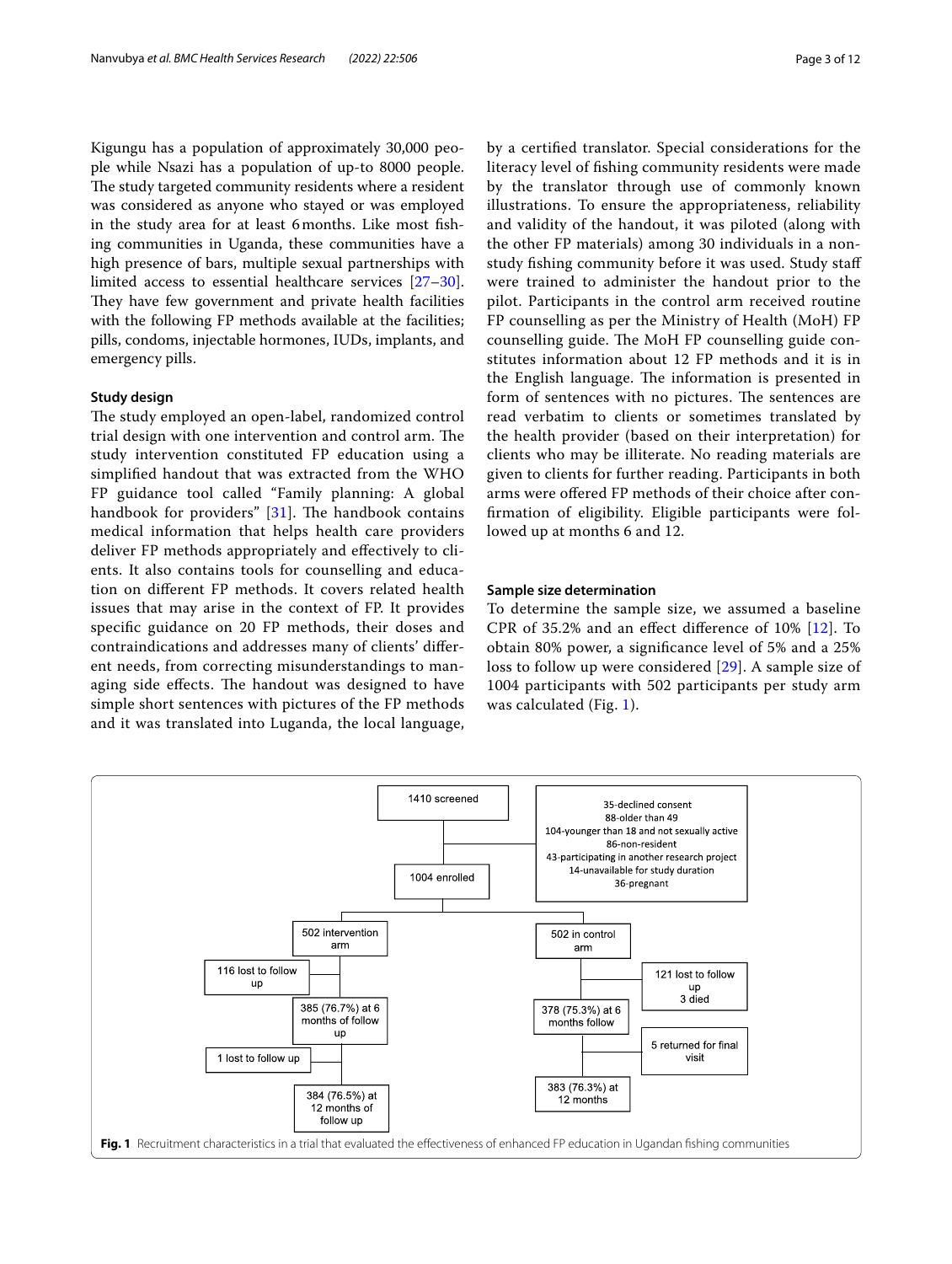### **Inclusion and exclusion criteria**

Participants aged 15–49years, both men and women, who were willing to give their written consent or assent for participation and comply with study procedures were eligible to participate in the study. Participants below 18years were included only if they were sexually active. All participants pregnant at screening or participating in other research studies were excluded from the study.

### **Randomization procedure**

The eligible participants provided written informed consent or assent to participate in the trial and were randomly assigned to either intervention or control arm based on a predetermined randomization schedule which was computer-generated by the data manager using STATA (Version 15, College Station, TX). Individual randomization was done, and once the required sample size was accrued, enrolment ceased. Study staff and participants were not blinded in terms of who was in the intervention arm or the control arm.

# **Data collection**

Training of the study team on the study procedures and how to use the data collection tools was done prior to commencement of the study. Study questionnaires were pretested to check the appropriateness of translation, the skip actions and to address any clarifying questions. Any necessary modifcations were made prior to study start. Five experienced and well-trained interviewers collected data on social demographic characteristics, FP knowledge and other reproductive health aspects using anonymized semi-structured questionnaires.

### **Measures**

The two major outcomes of interest were 1) knowledge of and 2) use of FP, collected at baseline and again at the end of 12months. Participants were asked if they had heard of or knew any FP method. Those who responded in the affirmative were then asked to list, unprompted, which methods they knew or were aware of. Participants were asked to mention the sources of the FP information known by them. Participants were further asked if they were using any FP method. Those who responded in the afrmative were asked to mention the method they were using, how they had heard about the method, and whose decision it was to use FP. They were also asked if they had used condoms in the past 12 months. Those who were not using FP were asked to give reasons why.

To assess their FP knowledge, participants were asked a series of 64 questions about FP and the diferent methods [\[15](#page-11-1)]. Questions were asked about the following FP methods; pills, injectable hormonal methods, implants, emergency contraceptive pills, intra-uterine device, vasectomy, tubal ligation, condoms, spermicides, diaphragm, withdraw, breast feeding (lactation amenorrhea), calendar, moon beads, periodic abstinence, foam/ jelly, herbs and dermal patch. The questions were asked in regard to eligibility criteria for FP, mechanisms and duration of action, routes of administration, adverse efects, how these adverse efects can be managed and what needs to be done in case of a missed dose or if a replacement is required, other benefts of FP besides contraception and FP use in the context of HIV. Questions that were correctly answered were scored 1 while those that were wrongly answered or where the participant said they didn't know the answer were scored 0 [[15\]](#page-11-1). Knowledge grade was categorized into good or poor knowledge based on the percentage score. Participants' use or non-use of FP was set as a binary outcome variable. We defned FP use as a participant reporting self or partner use of any (one or more) of the FP methods. All methods were given out in accordance with relevant guidelines and regulations.

### **Data management and analysis**

Double data entry was done in Microsoft Access database and data were managed and analysed using STATA. During analysis, we compared participants' baseline characteristics between control and intervention arms using counts and percentages. We estimated both baseline and end of follow up FP knowledge score as the total of a participant's score on the 64 questions using means with standard deviation and medians with range. We further expressed FP knowledge score as a percentage i.e. total score divided by 64 multiplied by 100. We compared the end of follow up data to the baseline data. We established a dichotomous outcome of "good" vs "poor" knowledge that allowed adequate numbers of outcomes to assess impact of the intervention, settling on a cut off of  $\geq$ 70% correct answers as "good". We fitted a negative binomial regression model controlling for baseline score to estimate the efect of the intervention on the FP knowledge. We preferred negative binomial regression models because of the dispersion in the count data and the more precise confdence intervals compared to those from Poisson regression models. We further ftted a log-binomial regression model controlling for baseline knowledge score to estimate the efect of the intervention on FP use. We preferred log-binomial because of the high proportion using FP as Odds ratios from logistic regression would over estimate prevalence ratios. We compared the CPR at baseline and at 12months.

We estimated baseline HIV and Syphilis prevalence as the number that tested positive divided by total number tested expressed as a percentage. HIV and syphilis incidence were also calculated at the end of follow up as the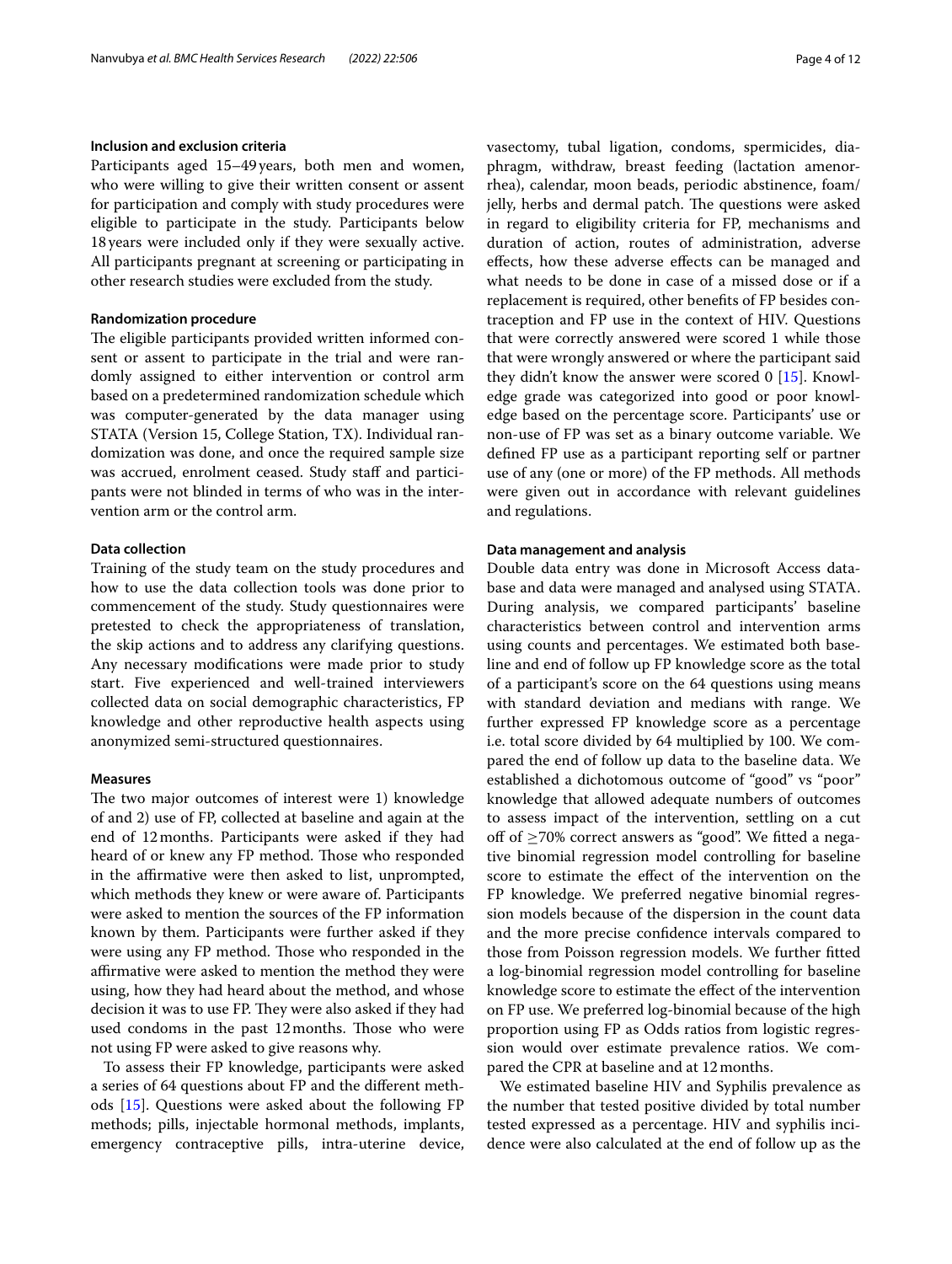number who became positive divided by person years at risk (PYAR) expressed as per 100 PYAR.

### **Results**

Between February and November 2017, a total of 1410 participants were screened to enrol 1004 participants with 502 in each arm (Fig. [1](#page-2-0)). Detailed demographic characteristics of participants in both study arms are presented in Table [1.](#page-4-0) Overall, 48.5% of participants were women, and this didn't vary by study arm. The mean age of participants was approximately 28.0 years in both study arms. A total of 767 (76%) participants completed follow-up and were assessed with no signifcant variation by study arm (Fig. [1](#page-2-0)).

### **Awareness of family planning methods**

Participants were asked if they were aware of any FP method and to mention (Unprompted) which methods they were aware of. Most participants (95%) were aware of at least one FP method with modern FP methods including pills, injectable hormones and implants being more popular than others at baseline (Table [2](#page-5-0)). Only a few participants were aware of permanent methods (Tubal ligation and Vasectomy) at baseline. After 12months of follow-up, the number of participants who were aware of FP methods and the diferent methods of FP known increased in both arms, however a greater number of persons in the intervention arm were able to name more types of FP. More participants in the intervention arm were aware of spermicides, periodic abstinence, calendar method, IUD, tubal ligation, vasectomy, implants, rhythm/withdraw method, diaphragm, dermal patch, emergency pill, foam/Jelly and moon beads than those in the control arm (Table [2](#page-5-0)).

### **Family planning knowledge assessment**

At baseline, the median FP knowledge score was 8 (range  $=$  0-40) out of a max of 64 (12.5%). All participants scored less than 70% at baseline as shown in Table [3](#page-6-0). After 12months of follow up, the median FP knowledge score increased in both trial arms (both  $p < 0.001$ ) but more so in the intervention arm  $(p < 0.001)$  where the median score was 46 (70.8%, range 25-57) compared to  $30$  (46.2%, range 10-55) in the control arm. The proportion of participants that scored 70% or more was 79.2% in the intervention arm compared to 5.5% in the control arm  $(p < 0.001)$ .

# **Efect of intervention on family planning knowledge and use**

Table [4](#page-6-1) shows the results of the negative binomial regression for the FP knowledge score after 12 months of follow up between intervention and control arm

| Page 5 of 12 |  |  |  |
|--------------|--|--|--|
|--------------|--|--|--|

<span id="page-4-0"></span>**Table 1** Baseline demographic characteristics of participants in a trial that evaluated the efectiveness of enhanced FP education in Ugandan fshing communities

| Characteristic                        | Intervention<br>arm $n = 502$<br>(%) | Control arm<br>$n = 502(%)$ |
|---------------------------------------|--------------------------------------|-----------------------------|
| Mean Age (SD)                         | 27.7(7.1)                            | 27.8 (7.3)                  |
| Median Age (IQR)                      | 26 (22-32)                           | 26 (22-32)                  |
| Age group (Years)                     |                                      |                             |
| 15-29                                 | 312 (62.1)                           | 324 (64.5)                  |
| 30-39                                 | 157(31.3)                            | 133 (26.5)                  |
| $40+$                                 | 33(6.6)                              | 45 (9.0)                    |
| Sex                                   |                                      |                             |
| Male                                  | 244 (48.6)                           | 273 (54.4)                  |
| Female                                | 258 (51.4)                           | 229 (45.6)                  |
| <b>Study village</b>                  |                                      |                             |
| Kigungu                               | 402 (80.1)                           | 402 (80.1)                  |
| Nsazi                                 | 100 (19.9)                           | 100 (19.9)                  |
| Tribe                                 |                                      |                             |
| Muganda                               | 224 (44.6)                           | 222 (44.2)                  |
| Munyankole                            | 45 (9.0)                             | 47 (9.4)                    |
| Musoga                                | 41 (8.2)                             | 28(5.6)                     |
| Mukiga                                | 12(2.4)                              | 12(2.4)                     |
| Munyarwanda                           | 46 (9.2)                             | 41 (8.2)                    |
| Other <sup>a</sup>                    | 134 (26.6)                           | 152 (30.2)                  |
| Occupation                            |                                      |                             |
| Farming                               | 14 (2.8)                             | 13(2.6)                     |
| Fishing/Fishing related               | 182 (36.2)                           | 180 (35.8)                  |
| Hotel/Bar/Hair salon                  | 42 (8.4)                             | 26(5.2)                     |
| Trade/business                        | 23(4.6)                              | 16(3.2)                     |
| House wife                            | 39 (7.8)                             | 42 (8.4)                    |
| Other $\beta$                         | 202 (40.2)                           | 225 (44.8)                  |
| Religion                              |                                      |                             |
| Catholic                              | 215 (42.9)                           | 204 (40.7)                  |
| Protestant/Anglican                   | 115 (22.9)                           | 119 (23.7)                  |
| Muslim                                | 88 (17.5)                            | 70 (13.9)                   |
| Born again Christian                  | 76 (15.1)                            | 95 (18.9)                   |
| Other <sup>b</sup>                    | 8(1.6)                               | 14(2.8)                     |
| <b>Highest Education level</b>        |                                      |                             |
| No formal education                   | 32(6.4)                              | 26(5.2)                     |
| Primary level                         | 232 (46.2)                           | 254 (50.6)                  |
| Secondary level                       | 196 (39.0)                           | 181 (36.1)                  |
| Tertiary/University                   | 42 (8.4)                             | 41 (8.1)                    |
| <b>Marital status</b>                 |                                      |                             |
| Single/Never married                  | 126 (25.1)                           | 124 (24.7)                  |
| Married                               | 293 (58.4)                           | 288 (57.4)                  |
| Single/Ever married                   | 83 (16.5)                            | 90 (17.9)                   |
| Duration of stay (years) in community |                                      |                             |
| $0 - 1$                               | 186 (37.1)                           | 173 (34.5)                  |
| $2 - 4$                               | 131 (26.1)                           | 148 (29.4)                  |
| 5+                                    | 185 (36.8)                           | 181 (36.1)                  |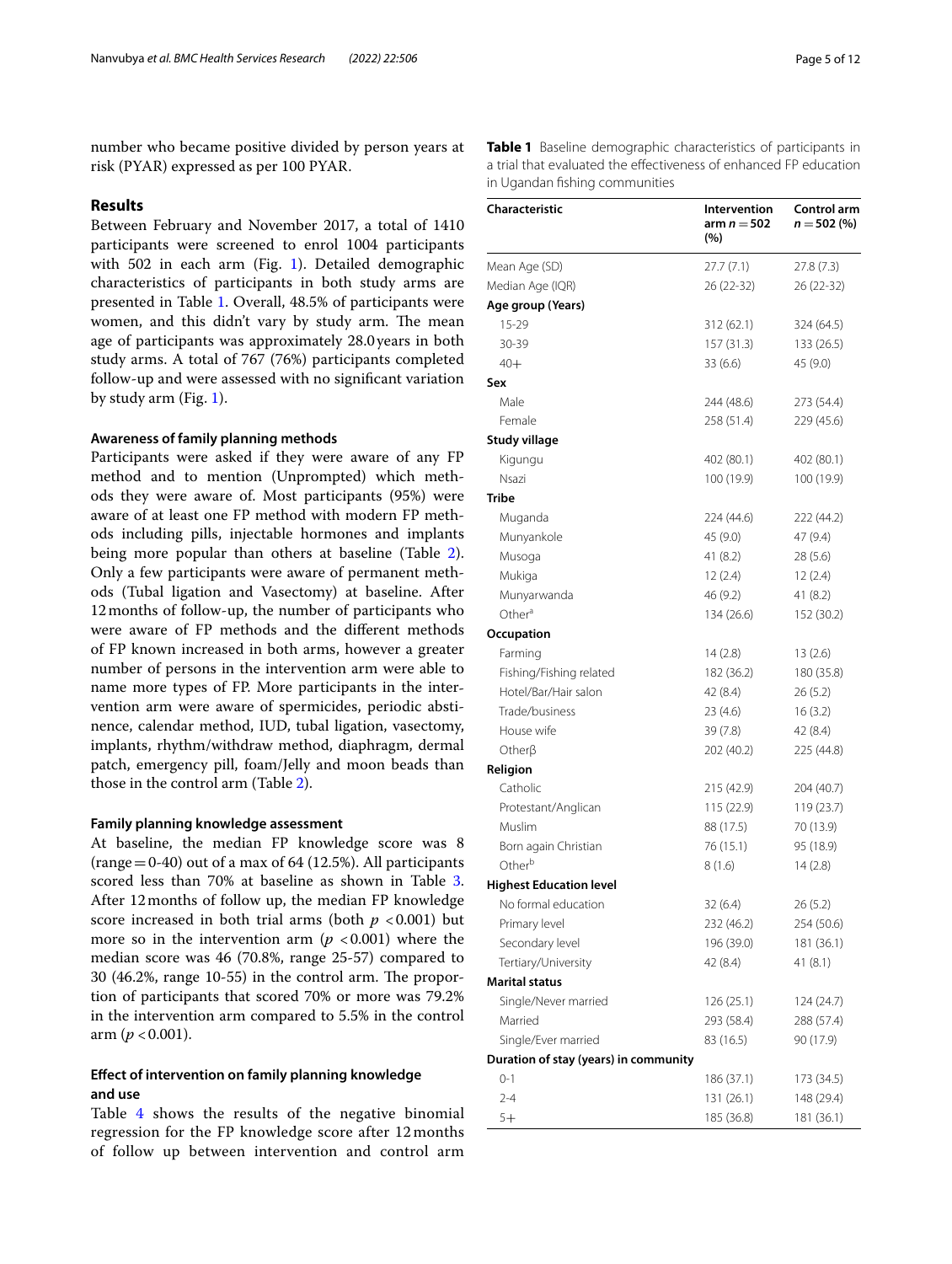# **Table 1** (continued)

| Characteristic                                    | Intervention<br>arm $n = 502$<br>(%) | Control arm<br>$n = 502 (%)$ |
|---------------------------------------------------|--------------------------------------|------------------------------|
| Having multiple sexual partners in past 12 months |                                      |                              |
| No( <sub>2</sub> partners)                        | 333 (66.3)                           | 321 (63.9)                   |
| $Yes(>=2 partners)$                               | 90 (17.9)                            | 79 (15.8)                    |
| Not specified                                     | 79 (15.8)                            | 102 (20.3)                   |
| <b>Currently in a sexual Relationship?</b>        |                                      |                              |
| Yes                                               | 423 (84.3)                           | 400 (79.7)                   |
| No                                                | 79 (15.7)                            | 102 (20.3)                   |
| <b>FP Awareness</b>                               |                                      |                              |
| Yes                                               | 477 (95.0)                           | 476 (94.8)                   |
| Nο                                                | 25(5.0)                              | 26(5.2)                      |

a Mugisu, Itesot, Non-Uganda, β Sex worker, Teacher, Security personnel and others

<sup>b</sup> Pentecostal/ Born again, Traditional African, No religion

after adjusting for the baseline FP knowledge score. At the end of the 12 months, the change in FP knowledge score in the intervention arm was 47% higher in the intervention arm than in the control arm (score ratio: 1.47, 95%CI: 1. 43-1.51, *p* < 0.001). In the negative binomial regression model, the change in CPR was 16% higher in the intervention arm than in the control arm (Prevalence ratio: 1.16, 95%CI: 1.01-1.34, *p* < 0.040)."

# **Family planning use by participants**

The proportion using FP at baseline was approximately 37% and this did not vary by study arm as shown in Table [5](#page-7-0). The most used methods in both study arms were condoms, injectable hormones, implants and pills. Just over a half (250; 53.1% in intervention and 243; 53.9% in control) reported condom use in the past 12 months. Nearly all participants reported either a Government hospital or clinic/health centre to be their source for the preferred FP method with very few indicating NGOs as their source for FP. While most participants reported that they jointly decided with their sexual partner to use FP, over a third in either study arm made independent or personal decisions to use FP. The most common reasons for not using FP included infrequent or no sex, fertility desire, economic constraints and side efects associated with use of FP.

<span id="page-5-0"></span>**Table 2** Awareness of FP methods in a trial that evaluated the effectiveness of enhanced FP education in Ugandan fishing communities

| Variable                             | <b>At Baseline</b>                      |                                    |         | After 12 Months                         |                                      |         |
|--------------------------------------|-----------------------------------------|------------------------------------|---------|-----------------------------------------|--------------------------------------|---------|
|                                      | Intervention arm<br>$N = 502 n$ (col %) | Control arm<br>$N = 502 n$ (col %) | p-value | Intervention arm<br>$N = 384$ n (col %) | Control arm<br>$N = 383$ n (col<br>% | p-value |
| <b>Aware of FP method</b>            |                                         |                                    |         |                                         |                                      |         |
| Yes                                  | 477 (95.0)                              | 476 (94.8)                         | 0.886   | 384 (100)                               | 383 (100)                            |         |
| Unable to list any FP method         | 25(5.0)                                 | 26(5.2)                            |         | 0(0)                                    | 0(0)                                 |         |
| Pills                                | 365 (76.5)                              | 370 (77.7)                         | 0.656   | 380 (99)                                | 376 (98.2)                           | 0.360   |
| Condom                               | 249 (52.2)                              | 247 (51.9)                         | 0.924   | 371 (96.6)                              | 362 (94.5)                           | 0.158   |
| Injectable hormones                  | 352 (73.8)                              | 363 (76.3)                         | 0.379   | 365 (95.3)                              | 376 (97.9)                           | 0.045   |
| Spermicide                           | 9(1.9)                                  | 14(2.9)                            | 0.289   | 105(27.3)                               | 70 (18.3)                            | 0.003   |
| Periodic Abstinence                  | 24(5.0)                                 | 37(7.8)                            | 0.084   | 204 (53.1)                              | 143 (37.3)                           | < 0.001 |
| Calendar                             | 21(4.4)                                 | 19(4.0)                            | 0.752   | 211 (54.9)                              | 145 (37.9)                           | < 0.001 |
| IUD/Coil                             | 233 (48.8)                              | 227(47.7)                          | 0.721   | 339 (88.3)                              | 320 (83.6)                           | 0.060   |
| Breast-feeding/ Lactation Amenorrhea | 15(3.2)                                 | 15(3.1)                            | 0.995   | 243 (63.3)                              | 196 (51.2)                           | 0.001   |
| Tubal ligation                       | 36(7.6)                                 | 36(7.6)                            | 0.993   | 301 (78.4)                              | 253 (66.1)                           | < 0.001 |
| Vasectomy                            | 44 (9.2)                                | 44 (9.3)                           | 0.992   | 310 (80.7)                              | 265 (69.2)                           | < 0.001 |
| Implants/Norplant                    | 286 (60.0)                              | 275 (57.8)                         | 0.493   | 359 (93.5)                              | 336 (87.7)                           | 0.006   |
| Rhythm/Withdraw method               | 58 (12.2)                               | 63 (13.2)                          | 0.635   | 297 (77.3)                              | 259 (67.6)                           | 0.003   |
| Diaphragm                            | 1(0.2)                                  | 3(0.6)                             | 0.315   | 50 (13.0)                               | 30(7.8)                              | 0.019   |
| Dermal Patch                         | 0(0)                                    | $0(0\%)$                           |         | 58 (15.1)                               | 28(7.3)                              | 0.001   |
| <b>Emergency Pill</b>                | 11(2.3)                                 | 15(3.2)                            | 0.423   | 224 (58.3)                              | 120 (31.3)                           | < 0.001 |
| Moon beads                           | 9(1.9)                                  | 9(1.9)                             | 0.996   | 119 (31.0)                              | 68 (17.8)                            | < 0.001 |
| Foam/Jelly                           | 1(0.2)                                  | 2(0.4)                             | 0.562   | 47 (12.2)                               | 17(4.4)                              | < 0.001 |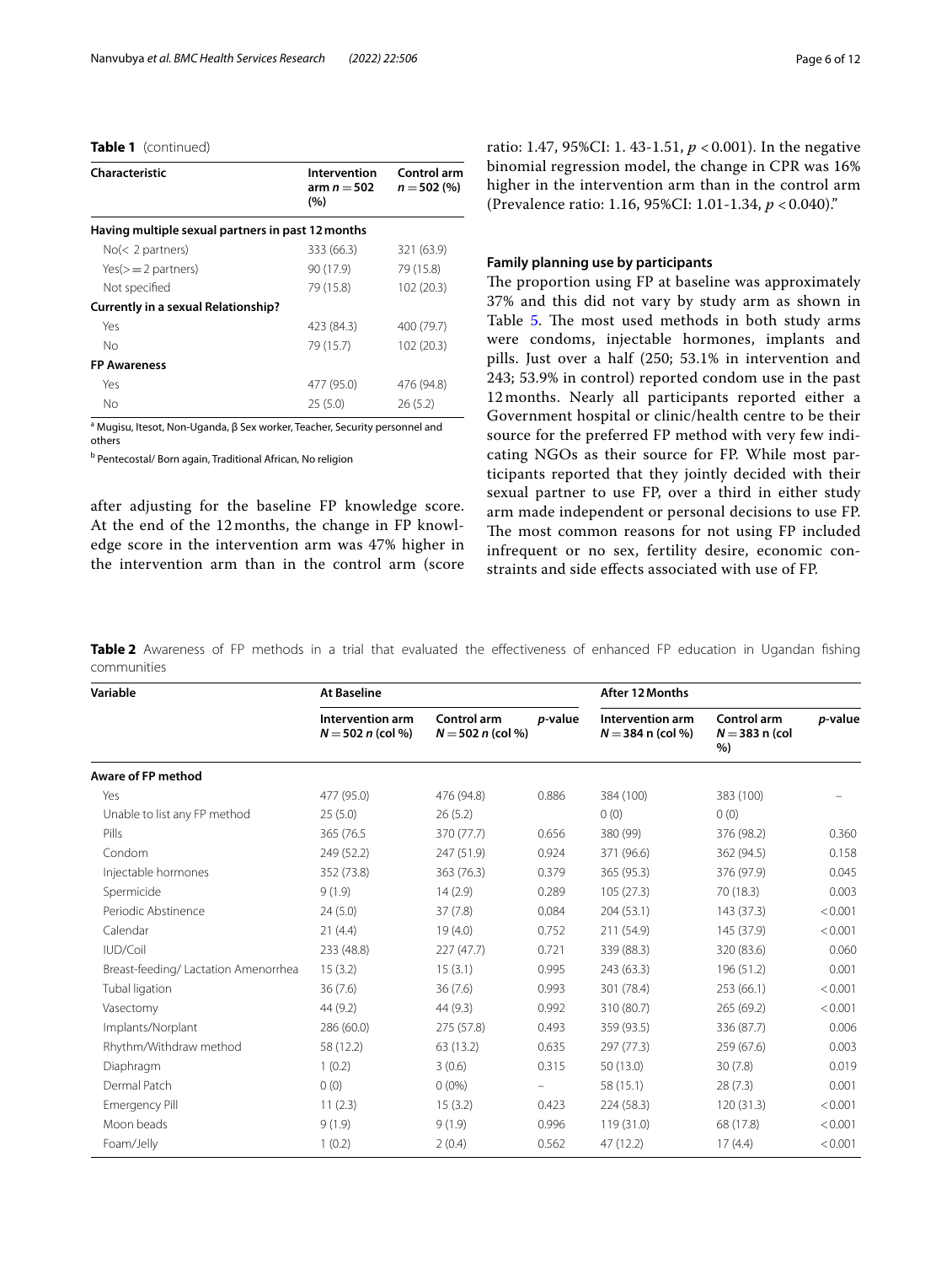<span id="page-6-0"></span>**Table 3** FP knowledge score in a trial that evaluated the efectiveness of enhanced FP education in Ugandan fshing communities

|                 | Time point Measures of effect | <b>Trial Arm</b>     |            |         |
|-----------------|-------------------------------|----------------------|------------|---------|
|                 |                               | Intervention Control |            | p-value |
| <b>Baseline</b> | Mean (SD)                     | 10.4 (7.9)           | 10.2(7.5)  | 0.73    |
|                 | Median (range)                | $8(0-40)$            | $8(0-37)$  | 0.86    |
|                 | Conditional variance          | 62.8                 | 56.0       |         |
|                 | <b>Percent score</b>          |                      |            |         |
|                 | Poor $(< 70\%)$               | 384 (100%)           | 383 (100%) |         |
|                 | $Good (70% +)$                | $0(0.0\%)$           | $0(0.0\%)$ |         |
| 12 months       | Mean (SD)                     | 45.2(5.0)            | 30.7(7.1)  | < 0.001 |
|                 | Median (range)                | 46 (25-57)           | 30 (10-55) | < 0.001 |
|                 | Conditional variance          | 24.8                 | 49.4       |         |
|                 | <b>Percent score</b>          |                      |            |         |
|                 | Poor $(< 70\%)$               | 80 (20.8)            | 362 (94.5) | < 0.001 |
|                 | $Good (70% +)$                | 304 (79.2)           | 21(5.5)    |         |

# **Efectiveness of enhanced FP education on other participant characteristics**

Overall, FP use was higher after 12months than at baseline in both arms (Table [6](#page-8-0)) and this efect was stronger in the intervention group. Similarly, statistical diferences between baseline and at 12months in both trial arms were observed for the source of FP services  $(p < 0.001)$ and discussion of FP with spouse  $(p = 0.04)$ .

### **HIV and syphilis prevalence and incidence**

The overall HIV prevalence was  $14.6\%$  (12.6% in the intervention and 16.7% in the control arm) while the overall Syphilis prevalence was 7.6% (8.4% in the intervention and 6.9% in the control arm) as shown in Table [7](#page-8-1). The HIV incidence after 12 months of follow up was 2.7 per 100 PYAR (3.0 per 100 PYAR in the intervention and 2.4 per 100 PYAR in the control arm) while the syphilis incidence was 3.9 per 100 PYAR (2.4 per 100 PYAR in the intervention and 4.7 per 100 PYAR in the control arm). The difference in prevalence and incidence of HIV and syphilis between arms was not statistically signifcant.

## **Discussion**

This study evaluated the effectiveness of a simplified FP education handout on FP knowledge and use as compared with FP counselling which is routinely done among resident fsher-folk in their reproductive age. Both methods improved FP uptake and knowledge, however the intervention arm with an education handout demonstrated signifcant improvement over the current standard of care. The handout comprised counselling material with short phrases and pictures and it was given to participants to keep. After a follow-up duration of 12months, the simplifed FP education handout was 47% more efective in increasing FP knowledge than FP counselling which is routinely done. Studies in Uganda have evaluated changes in knowledge, uptake and sources of FP methods [\[14,](#page-11-0) [32,](#page-11-14) [33\]](#page-11-15) but none assessed the content and quality of knowledge participants had. In our study, besides determining FP awareness and sources of information, we determined FP knowledge among participants. Although being aware of FP methods may be good, it is not enough. Good knowledge of the FP methods, how and when they should be used, and their side efects is important in choosing the right method to use.

In the current study, FP awareness was almost universal at baseline with pills, injectable hormones, condoms and implants being more popularly known than other FP methods (e.g., spermicides, periodic abstinence, calendar method, IUD, tubal ligation, vasectomy, rhythm/withdraw method, diaphragm, dermal patch). FP awareness elsewhere in the country has also been shown to be high, likely due to past efforts by the Ministry of Health and other implementing partners to sensitize the public about contraception  $[14, 33, 34]$  $[14, 33, 34]$  $[14, 33, 34]$  $[14, 33, 34]$  $[14, 33, 34]$  $[14, 33, 34]$  $[14, 33, 34]$ . There is currently a paucity of data on actual FP knowledge countrywide which demonstrates a gap in assessing the effectiveness of the sensitization efforts. We observed that FP knowledge in this subpopulation was poor regardless of the high FP awareness. Fishing communities tend to be remote, hard-to-reach villages, making health service provision challenging. This could impact knowledge and comprehension of health-related issues.

<span id="page-6-1"></span>**Table 4** Results of the negative/log binomial regression in a trial that evaluated the efectiveness of enhanced FP education in Ugandan fshing communities

| Study arm                    | Adiusted Coefficient 95%Cl |               | <i>p</i> -value | <b>Adjusted SR/PR</b> | 95%CI         | <i>p</i> -value |
|------------------------------|----------------------------|---------------|-----------------|-----------------------|---------------|-----------------|
| Intervention <sup>c,</sup>   | ).39                       | $0.36 - 0.41$ | : 0.001         | .47 <sup>a</sup>      | 43-1.51       | < 0.001         |
| Intervention <sup>d,**</sup> | 0.15                       | $0.06 - 0.29$ | 0.040           | .16 <sup>b</sup>      | $1.01 - 1.34$ | 0.040           |

<sup>a</sup> SR-Score ratio

b PR-Prevalence ratio, *CI* Confdence interval

<sup>c</sup> FP Knowledge

<sup>d</sup> FP use (\*analysis adjusted for baseline FP knowledge score, \*\*analysis adjusted for baseline FP knowledge score)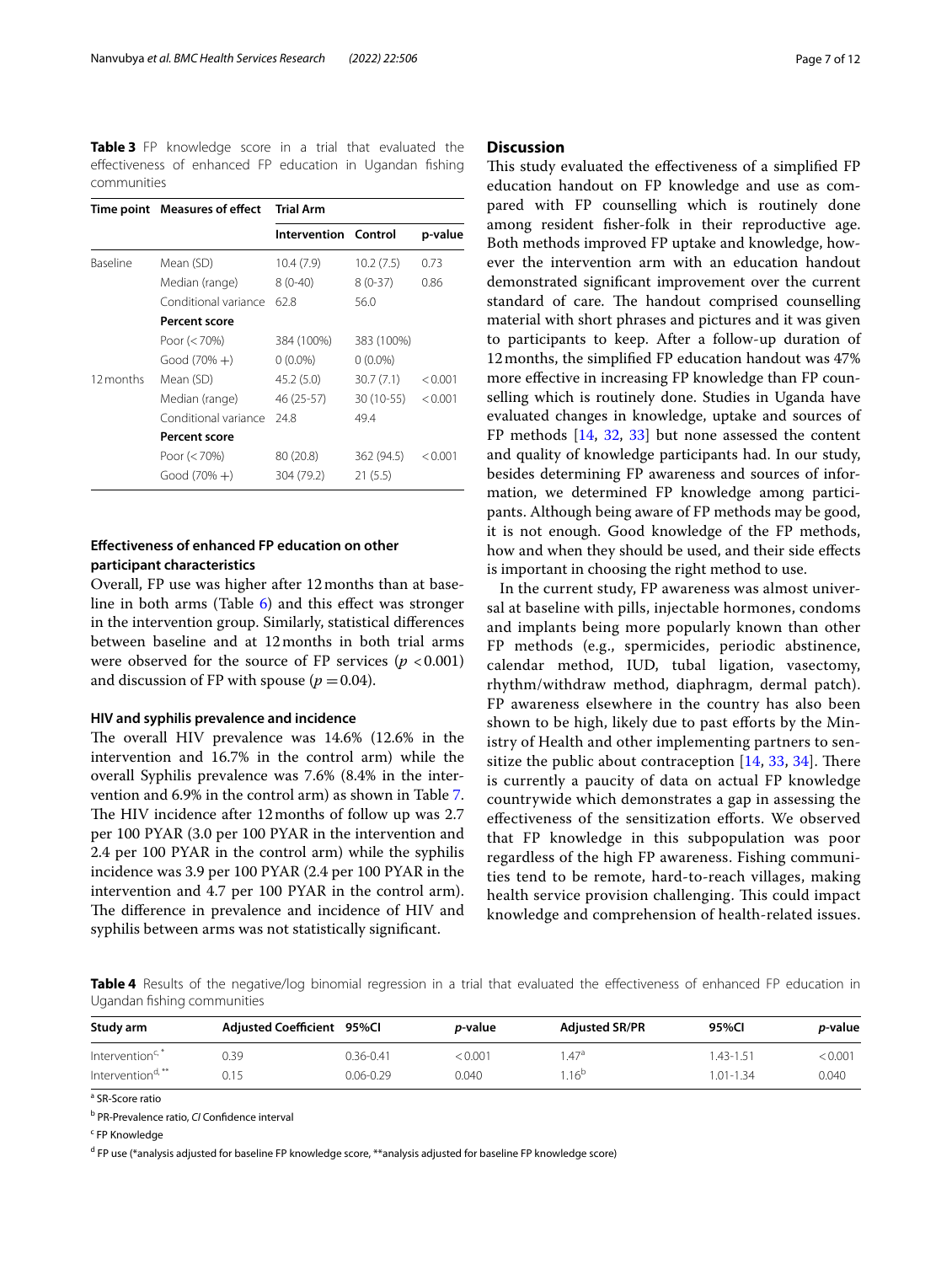<span id="page-7-0"></span>**Table 5** Baseline FP use and other characteristics regarding methods used in a trial that evaluated the efectiveness of enhanced FP education in Ugandan fshing communities

| Variable                            | Intervention<br>$n = 502\frac{6}{6}$ | Control $n = 502$ (%) |
|-------------------------------------|--------------------------------------|-----------------------|
| FP use                              |                                      |                       |
| Yes                                 | 188 (37.5)                           | 181 (36.1)            |
| No                                  | 314 (62.5)                           | 321 (63.9)            |
| <b>FP Methods Used</b>              |                                      |                       |
| Pills                               | 14(7.2)                              | 9(4.8)                |
| Condom                              | 67 (34.4)                            | 64 (33.9)             |
| Injectable hormones                 | 51 (26.2)                            | 63 (33.3)             |
| Implant/Norplant                    | 48 (24.6)                            | 38 (20.1)             |
| Tubal-ligation                      | 5(2.6)                               | 2(1.1)                |
| Rhythm/Withdrawal                   | 5(2.6)                               | 3(1.6)                |
| IUD/Coil                            | 2(1.0)                               | 6(3.2)                |
| Other <sup>a</sup>                  | 3(1.5)                               | 4(2.1)                |
| <b>Source of FP Method</b>          |                                      |                       |
| Government hospital/clinic          | 173 (92.0)                           | 166 (91.7)            |
| Private hospital/clinic             | 8(4.3)                               | 11(6.1)               |
| <b>NGOs</b>                         | 3(1.6)                               | 4(2.2)                |
| Ordinary Shop/weekly markets        | 3(1.6)                               | 0(0.0)                |
| Other <sup>b</sup>                  | 1(0.5)                               | 0(0.0)                |
| <b>Decision to use FP</b>           |                                      |                       |
| Mainly mine (respondent)            | 74 (39.4)                            | 74 (40.9)             |
| Mainly spouse/partner               | 9(4.8)                               | 17(9.4)               |
| Joint decision                      | 105 (55.8)                           | 89 (49.2)             |
| Other                               | 0(0.0)                               | 1(0.5)                |
| Condom use in past 12 Months        |                                      |                       |
| Yes                                 | 250 (53.1)                           | 243 (53.9)            |
| No                                  | 221 (46.9)                           | 208 (46.1)            |
| <b>Reasons for not using FP</b>     |                                      |                       |
| Infrequent/no sex                   | 80 (23.6)                            | 94 (27.0)             |
| Need for children/get pregnant      | 75 (22.1)                            | 80 (23.0)             |
| Economic constraints                | 90(26.5)                             | 75 (21.6)             |
| Side effects of FP                  | 45 (13.3)                            | 38 (10.9)             |
| Menstrual problems                  | 15(4.4)                              | 10(2.9)               |
| Religion does not permit            | 14 (4.1)                             | 14(4.0)               |
| Culture encourages more<br>children | 9(2.7)                               | 14(4.0)               |
| Spouse disapproved                  | 7(2.1)                               | 13 (3.7)              |
| Lack of sexual satisfaction         | 4(1.2)                               | 10(2.9)               |

<sup>a</sup> Vasectomy, emergency pills, Breast feeding, Herbs, Calendar, Abstinence

<sup>b</sup> FP clinics, Medicine vendors

<sup>c</sup> friend/peer

In most fshing communities, there are few FP options available, and as such, the fsher-folk FP knowledge is limited to those methods available. It is likely that improving access of diferent FP options could yield better FP knowledge.

Another challenge is that the medium used to relay FP information to individuals in rural settings (lectures or counselling) tends to be similar to what is used for more affluent urban residents. Understanding medical information may be difficult for communities with low education levels, so formal counselling may not appeal to such communities. Just as it has been evidenced in this and other studies, most residents in fshing communities attained only up to primary education level. Their comprehension and interpretation of information may be poor. Understanding FP concepts may be difficult for people with low education levels and their knowledge is likely to be poor. This is supported by a study that assessed the efect of literacy on FP practices among married women in rural south India [[22\]](#page-11-5). In this study, participants with high education levels were more likely to get higher knowledge scores as compared to those with lower education levels. We also previously noted a relationship between reported education levels and good knowledge [\[15](#page-11-1)]. Using communication media or innovative strategies that suit the education status of a given setting might be a cornerstone for improving comprehension. Innovative education strategies have been demonstrated to improve comprehension and eventual use of health services in some remote settings [\[35,](#page-11-17) [36](#page-11-18)].

Good FP knowledge is necessary in making informed decisions and using contraception correctly. In the current study, the intervention yielded higher FP knowledge scores compared to routine FP counselling. Education interventions that suit the social contexts of the local setting may be more suitable to facilitate behaviour change leading to attainment of reproductive health goals. Using reading material with short phrases and pictures to educate people about mechanisms of action of FP methods, their side effects and how they can be managed may appeal to populations that are characterized by low literacy levels. But given the complexity of some of the methods and the diferent ethnic backgrounds of the residents, a combination of diferent education interventions may yield even better results. Elsewhere, a systematic review which assessed the impact of contraceptive education on knowledge and decision making demonstrated that a range of education interventions increased the quality of FP knowledge [[37](#page-11-19)]. In another systematic review on community education and engagement in FP, community education using traditional modalities had a positive impact on FP knowledge [[38\]](#page-11-20).

As has been observed elsewhere, the short acting reversible methods were used more than the long-acting reversible methods and the permanent methods [\[39](#page-11-21)]. We attribute this to the fact that most of the study participants belonged to the young age group (15-29 years) which may desire fertility or fertility control in short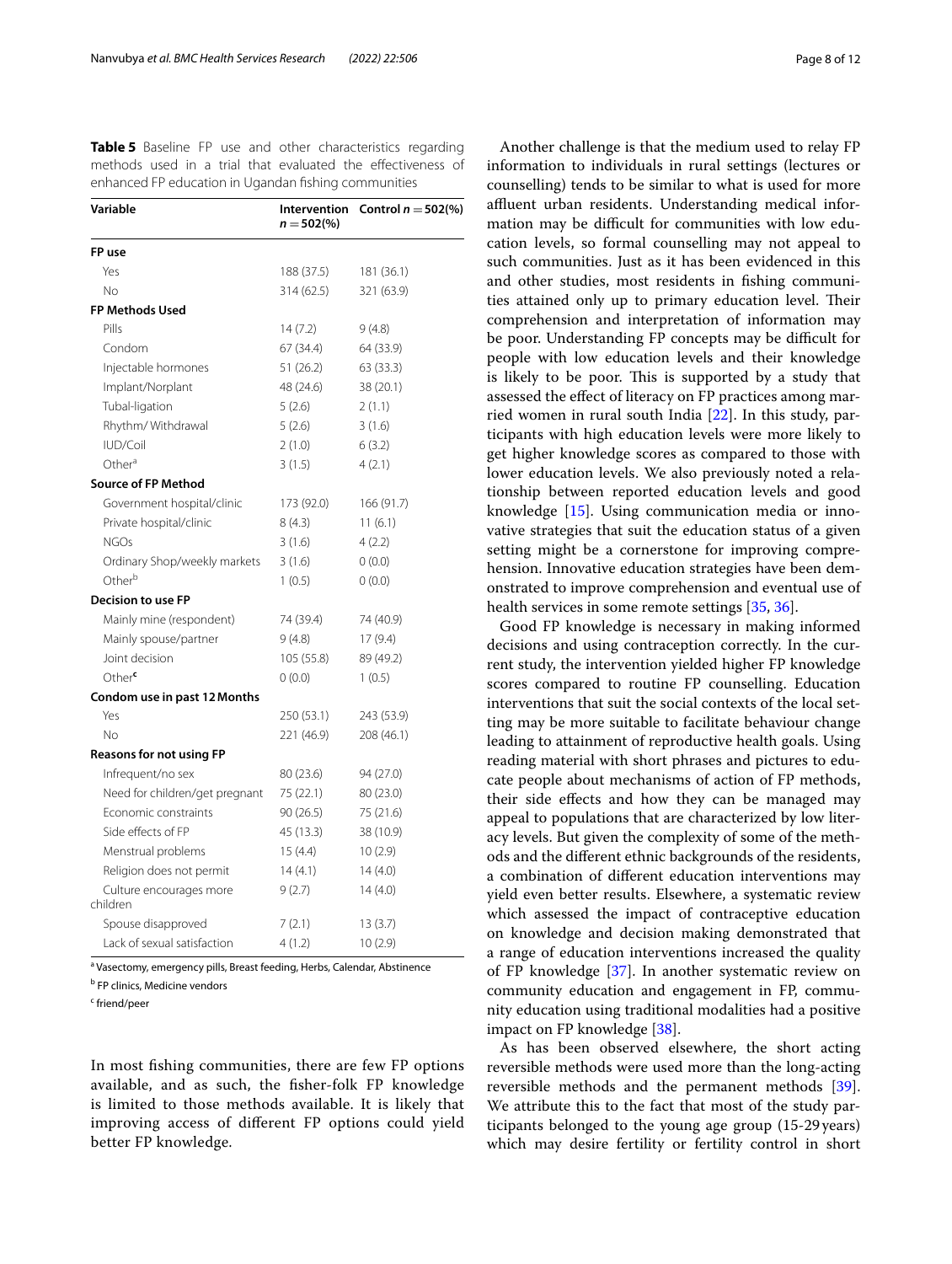<span id="page-8-0"></span>Table 6 Effectiveness of enhanced FP education on FP use and related participant characteristics in a randomized control trial in Ugandan fshing communities

| Variable                              | Intervention $n = 384\%$ |                 | p-value |                 | Control $n = 383\%$ |         |
|---------------------------------------|--------------------------|-----------------|---------|-----------------|---------------------|---------|
|                                       | <b>Baseline</b>          | After 12 months |         | <b>Baseline</b> | After 12 months     |         |
| FP use                                |                          |                 |         |                 |                     |         |
| Yes                                   | 150 (39.1)               | 206 (53.6)      | < 0.001 | 138 (36.0)      | 177 (46.2)          | 0.004   |
| <b>No</b>                             | 234 (60.9)               | 178 (46.4)      |         | 245 (64.0)      | 206 (53.8)          |         |
| <b>Choice of FP</b>                   |                          |                 |         |                 |                     |         |
| Modern                                | 144 (96.0)               | 195 (94.7)      | 0.62    | 133 (96.4       | 164 (92.7)          | 0.22    |
| Natural                               | 6(4.0)                   | 11(5.3)         |         | 5(3.6)          | 13(7.3)             |         |
| <b>Opinion about FP effectiveness</b> |                          |                 |         |                 |                     |         |
| Effective                             | 150 (100)                | 206 (100)       | na      | 136 (99.3)      | 177 (100)           | 0.44    |
| Not effective                         | 0(0.0)                   | 0(0.0)          |         | 1(0.7)          | 0(0.0)              |         |
| <b>Source of FP services</b>          |                          |                 |         |                 |                     |         |
| Government hospital/clinic            | 55 (15.0)                | 2(0.5)          | < 0.001 | 72 (19.6)       | 8(2.1)              | < 0.001 |
| Private hospital/clinic               | 132 (35.9)               | 32(8.3)         |         | 132 (35.9)      | 44 (11.5)           |         |
| <b>NGOs</b>                           | 77 (20.9)                | 91 (23.7)       |         | 68 (18.5)       | 144 (37.6)          |         |
| Pharmacy/drug shop                    | 24(6.5)                  | 43 (11.2)       |         | 22(6.0)         | 37(9.7)             |         |
| Ordinary shop/weekly markets          | 7(1.9)                   | 18(4.7)         |         | 13(3.5)         | 27(7.1)             |         |
| Traditional birth attendants          | 14(3.8)                  | 39 (10.2)       |         | 13(3.5)         | 12(3.1)             |         |
| Family planning clinics               | 30(8.1)                  | 110 (28.6)      |         | 28(7.6)         | 66 (17.2)           |         |
| Drug/medicine vendors                 | 22(6.0)                  | 35(9.1)         |         | 15(4.1)         | 33 (8.6)            |         |
| Other                                 | 7(1.9)                   | 14(3.7)         |         | 5(1.4)          | 12(3.1)             |         |
| <b>Decision to use FP</b>             |                          |                 |         |                 |                     |         |
| Mainly mine (participant)             | 57 (38.0)                | 77 (37.4)       | 0.92    | 60 (43.8)       | 83 (46.9)           | 0.37    |
| Mainly spouse/partner                 | 7(4.7)                   | 8(3.9)          |         | 13(9.5)         | 8(4.5)              |         |
| Joint decision                        | 86 (57.3)                | 121 (58.7)      |         | 63 (46.0)       | 85 (48.0)           |         |
| Other                                 | 0(0.0)                   | 0(0.0)          |         | 1(0.7)          | 1(0.6)              |         |
| Discussion of FP with spouse          |                          |                 |         |                 |                     |         |
| Never                                 | 31(20.7)                 | 21(10.2)        | 0.04    | 26 (19.0)       | 26 (14.7)           | 0.76    |
| Sometimes                             | 54 (36.0)                | 71 (34.5)       |         | 55 (40.1)       | 74 (41.8)           |         |
| Often                                 | 35(23.3)                 | 56 (27.2)       |         | 24 (17.5)       | 35 (19.8)           |         |
| Always                                | 30 (20.0)                | 58 (28.1)       |         | 32 (23.4)       | 42 (23.7)           |         |
| Condom use in past 12 months          |                          |                 |         |                 |                     |         |
| Sometimes/Inconsistent                | 189 (52.4)               | 169 (46.4)      | 0.11    | 185 (53.8)      | 156 (44.1)          | 0.01    |
| Always                                | 172 (47.6)               | 195 (53.6)      |         | 159 (46.2)      | 198 (55.9)          |         |

<span id="page-8-1"></span>**Table 7** Prevalence and incidence of HIV and Syphilis infections in a trial that evaluated the effectiveness of enhanced FP education in Ugandan fshing communities

| Arm          | HIV prevalence( $n = 1004$ )                  | <b>HIV</b> incidence |             |                   | p-value |
|--------------|-----------------------------------------------|----------------------|-------------|-------------------|---------|
|              | HIV Positive (n (%)                           | New Cases            | <b>PYAR</b> | Incidence (95%CI) |         |
| Overall      | 147 (14.6)                                    | 16                   | 587.2       | $2.7(1.7-4.5)$    |         |
| Intervention | 63 (12.6)                                     | 9                    | 301.0       | $3.0(1.6-5.7)$    | 0.351   |
| Control      | 84 (16.7)                                     |                      | 286.2       | $2.4(1.2-5.1)$    |         |
|              | Syphilis Prevalence( $n = 987$ ) <sup>a</sup> | Syphilis incidence   |             |                   |         |
|              | Syphilis positive n (%)                       | New Cases            | <b>PYAR</b> | Incidence (95%CI) |         |
|              | 75 (7.6)                                      | 23                   | 595.6       | $3.9(2.6-5.8)$    |         |
| Intervention | 41(8.4)                                       | 9                    | 298.4       | $2.4(1.6-5.8)$    | 0.152   |
| Control      | 34(6.9)                                       | 14                   | 297.2       | $4.7(2.8-8.0)$    |         |
| Overall      |                                               |                      |             |                   |         |

<sup>a</sup> 17 had no syphilis results (11-intervention & 6 control arm)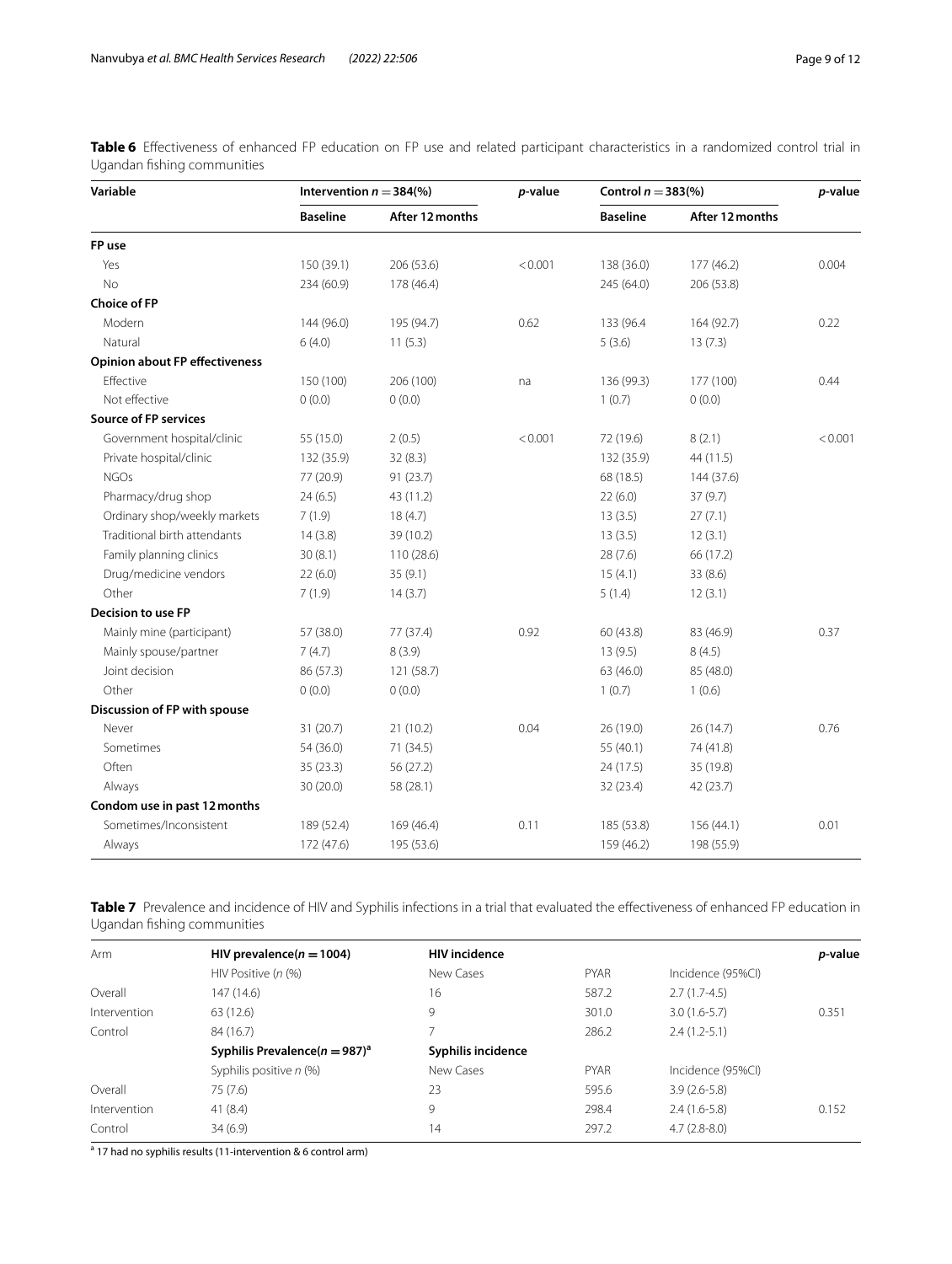intervals. The lack of trained personnel and health facilities to ofer the long acting or permanent methods could be another reason. Each study community has one government health facility and most residents get their FP services from government health facilities. Constructing more government health facilities or better stocking of existing facilities and deployment of trained health personnel need to be prioritized in these communities. Sensitization about benefts of longer fertility intervals when long-acting reversible methods are used is important. Increasing awareness of the FP side efects and how these can be managed may reduce the number that shuns FP.

Unmet need for modern FP, remains a big challenge in East Africa [[40\]](#page-11-22). In Uganda, 40% married women and almost half of sexually active women of reproductive age have an unmet need and unsatisfed demand for FP [[41\]](#page-11-23). In this study, we observed a 53% unmet need for FP among sexually active women. This constituted women who wanted to postpone their next birth for 2 or more years or those who wanted to stop childbearing altogether but were not using a contraceptive method. A 16% absolute increase in FP use in the intervention arm suggests limited contraceptive information as one of the factors contributing to the high unmet need in the fshing communities. As countries move towards achieving universal health coverage for FP, it is important to understand the cause of unmet need in diferent settings and how it may be leveraged to meet country specifc FP goals. Improving the female fsher-folk's contraceptive knowledge could be a critical strategy for reducing their unmet need.

The knowledge people have may influence attitudes, perceptions and FP practices. Diferent education strategies may impact knowledge diferently depending on how and where they are employed. Elsewhere, community education and engagement in FP while using mass media, print or mail, web-based, text messaging, and interpersonal interventions have been found to have a positive impact on FP uptake [[38\]](#page-11-20). A feld based contraception education program improved FP use in another setting [\[42\]](#page-11-24). A study that was conducted in Kenya concluded that interventions which adapt to indigenous backgrounds can be acceptable to communities and are associated with signifcant changes in behaviour [\[43](#page-11-25)]. In the current study, the intervention was designed to suit the social context of the population while considering their literacy levels. We also observed that the intervention improved discussion of FP with spouses. It has been evidenced that better reproductive outcomes can be achieved when spouses discuss reproductive health matters [\[44–](#page-11-26)[46\]](#page-11-27). Discussion of reproductive health issues such as FP by spouses or sexual partners could alleviate stigma and improve uptake.

Given the high sexual activity and multiple sexual partnerships in the fshing communities, STIs are common. We observed that the incidence and prevalence of HIV and Syphilis in this population were higher than the general population [[8\]](#page-10-6). Other studies that were conducted in this population also reported higher HIV or syphilis infection rates in fshing communities compared to the general population highlighting a need for continuous sex and HIV/STI education to enable behavioural change [[28–](#page-11-28)[30\]](#page-11-11). We noted also that condom use by participants was low compared to that in the general population [\[47](#page-11-29)]. Condom use ought to be promoted in such communities with high sexual activity because they can be used for contraception and prevention of STIs. However, if not used consistently and correctly, condoms could be less efective.

### **Study limitations**

A curriculum-based FP education program preferably one that is validated and proven to be efective in similar populations would have yielded more reliable fndings but none was available. Nevertheless, staff were trained on how to use the study tool and the tool was piloted in a non-study community prior its use. Generalizability of the study fndings may be limited because the study sites were purposively selected. However, both study sites are large fshing villages and their location is such that one is a landing site and the other an island facilitating comparisons across the diverse range of fshing communities around Lake Victoria. Randomization minimized confounding and thus increased the internal validity of the study as we note that the two study arms were similar after randomization. The follow up phase may have been too short to produce signifcant changes in behaviour in regard to long-acting reversible methods such as implants and intra-uterine devices. A longer followup study would be recommended for assessing IUDs as these could not be assessed during the 6 monthly visits. Signifcant diferences in HIV and syphilis infection rates across study arms could not be demonstrated given the short follow-up duration and limited sample size. Despite its limitations, this study provides empirical data that could inform future research. Data from this research can guide policy change and action regarding FP education in remote settings like fshing communities in Uganda.

### **Interpretation**

Enhanced FP education using a simplifed FP handout that was based on the WHO Family Planning guidance tool was more efective in increasing FP knowledge and improving FP use when compared to routine FP counselling for people residing in fshing communities. We recommend innovative education tools to optimize FP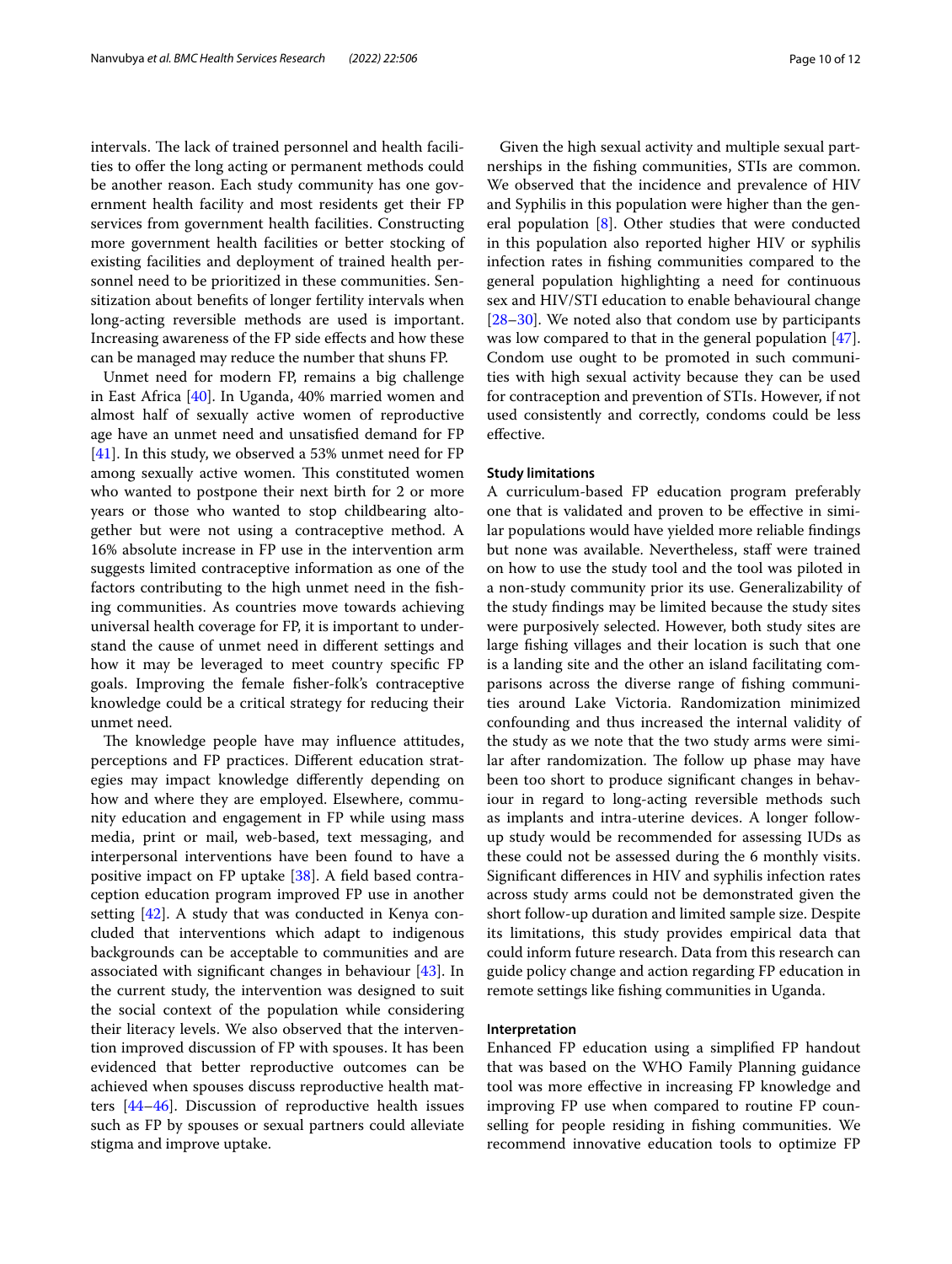knowledge and uptake for people residing in poor settings where literacy levels are low. However, due to the high cost incurred during designing of the tool, triangulated research may be necessary to provide a stronger evidence base for using such a tool in bigger populations. A qualitative assessment of participant perceptions of the study tool would also be benefcial. In view of the persistent high HIV and Syphilis infection rates that were evidenced in this sub-population, these communities should be targeted for provision of STI biomedical prevention interventions and related research. Finally we recommend continuous sexual health education and promotion of safe sex habits in these communities to ensure good health and the wellbeing of the fsher folk.

#### **Abbreviations**

CPR: Contraceptive Prevalence Rate; MoH: Ministry of Health; STI: Sexually Transmitted Infection; UNCST: Uganda National Council for Science and Technology; UVRI-REC: Uganda Virus Research Institute Research Ethics Committee.

### **Acknowledgments**

We would like to appreciate the study participants who volunteered to participate in this study and provide samples for this research without whom this study would not have been possible. Special thanks also go to the UVRI-IAVI HIV Vaccine Program's study teams whose input was instrumental in the successful conduct of this study.

#### **Authors' contributions**

AN, BB, RW and JPV conceived and designed the study. AN, SN, FM, GO, JK and JN provided clinical services to study participants and collected the data. AN, TN, and AA analysed and interpreted the data but also drafted the manuscript. RW,JPV,SN,FM,GO,JK,JN,KC,MP, BK,TN,JM and AA have critically revised the manuscript for important intellectual content. All authors have approved the final manuscript.

### **Funding**

This work was funded by IAVI with the generous support of USAID and other donors; a full list of IAVI donors is available at [www.iavi.org](http://www.iavi.org). The contents of this manuscript are the responsibility of the IAVI and co-authors and do not necessarily refect the views of USAID or the US Government. IAVI contributed to study design, data interpretation, and review of the article. All other funders of the study had no role in study design, data collection, data analysis, data interpretation, or writing of the article.

### **Availability of data and materials**

Participant data was collected after provision of written informed consent under the prerequisite of strict participant confdentiality. The datasets used and/or analysed during the current study together with the Protocol are available from the corresponding author on reasonable request. A full data set containing the data supporting the study fndings in this article can also be obtained from the Program Data Manager, by email to:<tnakaweesa@iavi.or.ug> or <information@iavi.or.ug>

### **Declarations**

#### **Ethics approval and consent to participate**

The study protocol was approved by the Uganda Virus Research Institute Research and Ethics Committee (UVRI-REC- GC/127/16/10/572) and the Uganda National Council for Science and Technology (SS 4183). Written informed assent or consent to participate in the study was obtained from all study participants. Participants below 18 years provided assent in addition to their parents or guardians providing written informed consent. To ensure that confdentiality was maintained, data collection forms did not bear names. Consent and Assent forms with participant names were stored separately

from the rest of the documents with other participant information. Interviews and blood draws were conducted at the clinic where privacy was ensured. HIV testing, counselling and contraceptives were offered free of charge. Referrals for further care were made for HIV infected participants and pregnant women. Study participants found to be Syphilis infected were counselled and treated. Their sexual partners were treated where possible.

#### **Consent for publication**

Not applicable.

### **Competing interests**

The authors declare that they have no competing interests.

### **Author details**

<sup>1</sup> UVRI-IAVI HIV Vaccine Program, Entebbe, Uganda. <sup>2</sup> Global Health Institute, University of Antwerp, Antwerp, Belgium. <sup>3</sup> School of Public Health, Makerere University College of Health Sciences, Kampala, Uganda. <sup>4</sup>MRC/UVRI & LSHTM Uganda Research Unit, Entebbe, Uganda. <sup>5</sup>Uganda Virus Research Institute, Entebbe, Uganda. <sup>6</sup>International AIDS Vaccine Initiative, New York, USA.

### Received: 11 July 2021 Accepted: 31 March 2022 Published online: 14 April 2022

### **References**

- <span id="page-10-0"></span>1. Cleland J, Conde-Agudelo A, Peterson H, Ross J, Tsui A. Contraception and health. Lancet. 2012;380(9837):149–56.
- <span id="page-10-1"></span>2. Blackstone SR, Nwaozuru U, Iwelunmor J. Factors infuencing contraceptive use in sub-saharan Africa: A systematic review. Int Q Community Health Educ. SAGE Publications Inc. 2017:79–91. [https://doi.org/10.1177/](https://doi.org/10.1177/0272684X16685254) [0272684X16685254.](https://doi.org/10.1177/0272684X16685254)
- <span id="page-10-2"></span>3. Ahmed S, Choi Y, Rimon JG, Alzouma S, Gichangi P, Guiella G, et al. Trends in contraceptive prevalence rates in sub-Saharan Africa since the 2012 London summit on family planning: results from repeated cross-sectional surveys. Lancet Glob Health. 2019;7:e904–11. [https://doi.org/10.1016/](https://doi.org/10.1016/S2214-109X(19)30200-1) [S2214-109X\(19\)30200-1.](https://doi.org/10.1016/S2214-109X(19)30200-1)
- <span id="page-10-3"></span>4. Liu L, Oza S, Hogan D, Chu Y, Perin J, Zhu J, et al. Global, regional, and national causes of under-5 mortality in 2000-15: an updated systematic analysis with implications for the sustainable development goals. Lancet (London, England). 2016;388:3027–35. [https://doi.org/10.1016/S0140-](https://doi.org/10.1016/S0140-6736(16)31593-8) [6736\(16\)31593-8.](https://doi.org/10.1016/S0140-6736(16)31593-8)
- 5. Wijeratne D, Weeks AD. Reducing maternal mortality in sub-Saharan Africa: the role of ethical consumerism. J Glob Health. 2017;7:10309. <https://doi.org/10.7189/jogh.07.010309>.
- <span id="page-10-4"></span>6. Kinney MV, Kerber KJ, Black RE, Cohen B, Nkrumah F, Coovadia H, et al. Sub-Saharan Africa's mothers, newborns, and children: where and why do they die? PLoS Med. 2010;7:e1000294. [https://doi.org/10.1371/journal.](https://doi.org/10.1371/journal.pmed.1000294) [pmed.1000294.](https://doi.org/10.1371/journal.pmed.1000294)
- <span id="page-10-5"></span>7. Cunningham M, Bock A, Brown N, Sacher S, Hatch B, Inglis A, et al. Estimating contraceptive prevalence using logistics data for short-acting methods: analysis across 30 countries. Glob Heal Sci Pract. 2015;3:462–81. <https://doi.org/10.9745/GHSP-D-15-00116>.
- <span id="page-10-6"></span>8. Uganda Bureau of Statistics. Uganda demographic and health survey 2016. Kampala, Rockville; 2018. Available: [https://dhsprogram.com/pubs/](https://dhsprogram.com/pubs/pdf/FR333/FR333.pdf) [pdf/FR333/FR333.pdf](https://dhsprogram.com/pubs/pdf/FR333/FR333.pdf)
- <span id="page-10-7"></span>9. Uganda Ministry Of Health. Family Planning 2020 commitment 2017.
- <span id="page-10-8"></span>10. Lutalo T, Kidugavu M, Wawer MJ, Serwadda D, Schwab L, Gray RH, et al. Trends and determinants of contraceptive use in Rakai District, Uganda, 1995-98. Stud Fam Plan. 2014;(31):217–27.
- <span id="page-10-11"></span>11. Nanvubya A, Wanyenze RK, Kamacooko O, Nakaweesa T, Mpendo J, Kawoozo B, et al. Barriers and facilitators of family planning use in fshing communities of Lake Victoria in Uganda. J Prim Care Community Health. 2020;11:2150132720943775. <https://doi.org/10.1177/2150132720943775>.
- <span id="page-10-9"></span>12. Nanvubya A, Ssempiira J, Mpendo J, Ssetaala A, Nalutaaya A, Wambuzi M, et al. Use of modern family planning methods in fshing communities of Lake Victoria, Uganda. PLoS One. 2015;10. [https://doi.org/10.1371/journal.](https://doi.org/10.1371/journal.pone.0141531) [pone.0141531](https://doi.org/10.1371/journal.pone.0141531).
- <span id="page-10-10"></span>13. Asiki G, Mpendo J, Abaasa A, Agaba C, Nanvubya A, Nielsen L, et al. HIV and syphilis prevalence and associated risk factors among fshing communities of Lake Victoria, Uganda. Sex Transm Infect. 2011;87:511–5.